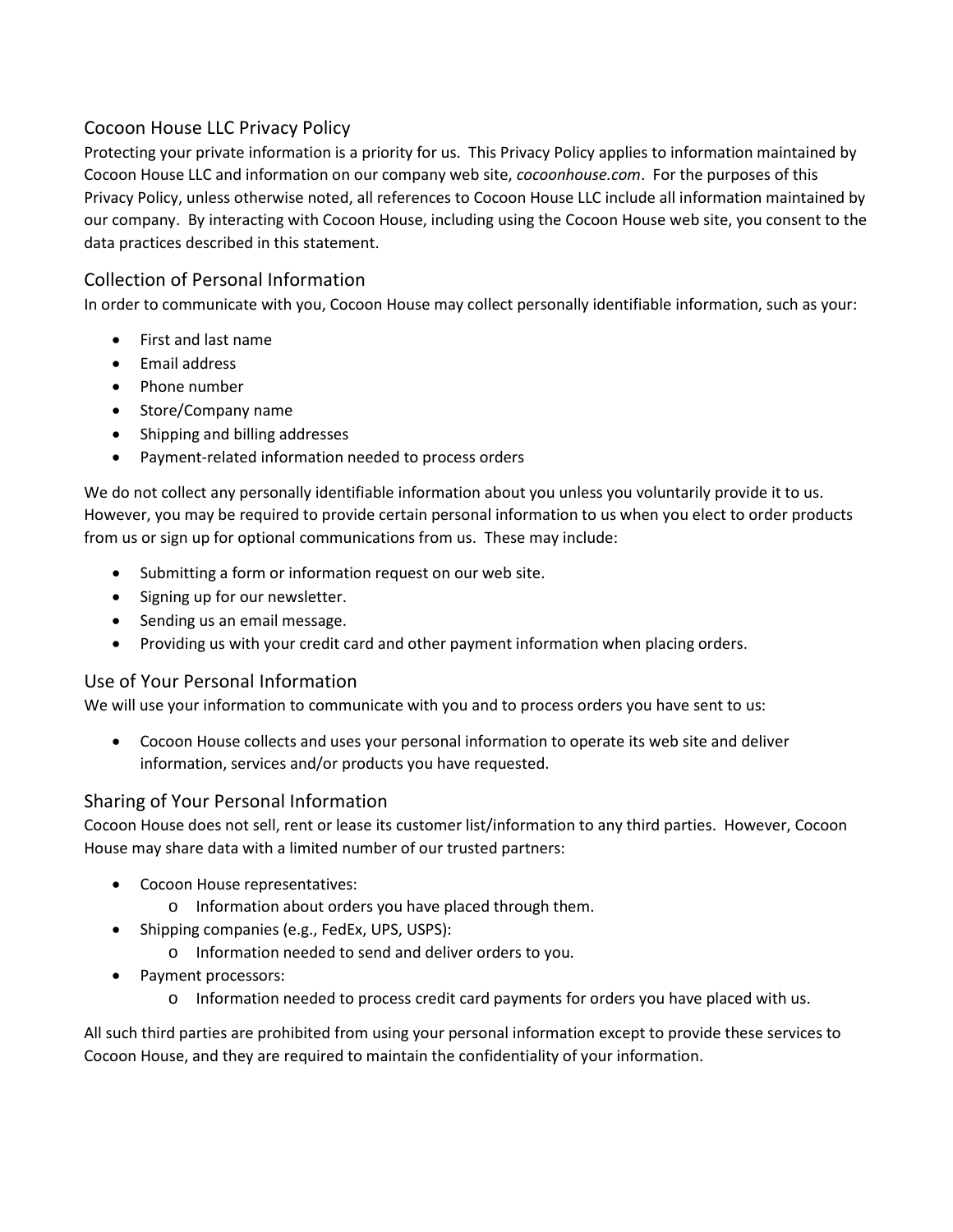Cocoon House may disclose your personal information, without notice, if required to do so by law or in the good faith belief that such action is necessary to:

- Conform to the requirements of the law or comply with legal processes served on Cocoon House.
- Protect and defend the rights or property of Cocoon House.
- Act under exigent circumstances to protect the safety of Cocoon House customers or the public.

#### Automatically Collected Information

Information about your computer hardware and software may be collected by Cocoon House. This can include:

- Your IP address.
- Your browser type.
- Your domain name.
- Access times and other performance data.
- Referring web site addresses.

This information is used in the operation of our web site and to provide general statistics regarding the use of our web site.

#### Use of Cookies

The Cocoon House web site may use *cookies* to help personalize your online experience. Cookies are text files that are placed on your hard disk by a web server. Cookies cannot be used to run programs or deliver viruses to your computer.

You have the ability to accept or decline cookies. Most web browsers automatically accept cookies, but you can usually modify your browser settings to decline cookies if you prefer. You can also use your browser settings to clear cookies and other data automatically collected by your browser.

### Security of Your Personal Information

Cocoon House secures your personal information from unauthorized access, use or disclosure. Cocoon House uses the following methods for this purpose:

- SSL Protocol:
	- o When personal information (such as credit card numbers) is transmitted, the information is protected using encryption communication protocols.
	- o Cocoon House has chosen online vendors (email, merchant processing, web hosting, cloud storage and file sharing) that require all sessions to be encrypted.
- Encrypted Hard Disks:
	- o Hard disks on all Cocoon House computers are encrypted. Valid user names and passwords are required to access information stored on hard disks.
- Physical Security:
	- o Cocoon House does not store physical copies of credit card numbers or other protected information. Any transient physical copies of personal information are securely shredded on a regular basis before being disposed.

We strive to take appropriate security measures to protect against unauthorized access or alteration of your personal information. Unfortunately, no data transmission over the Internet or any wireless network can be